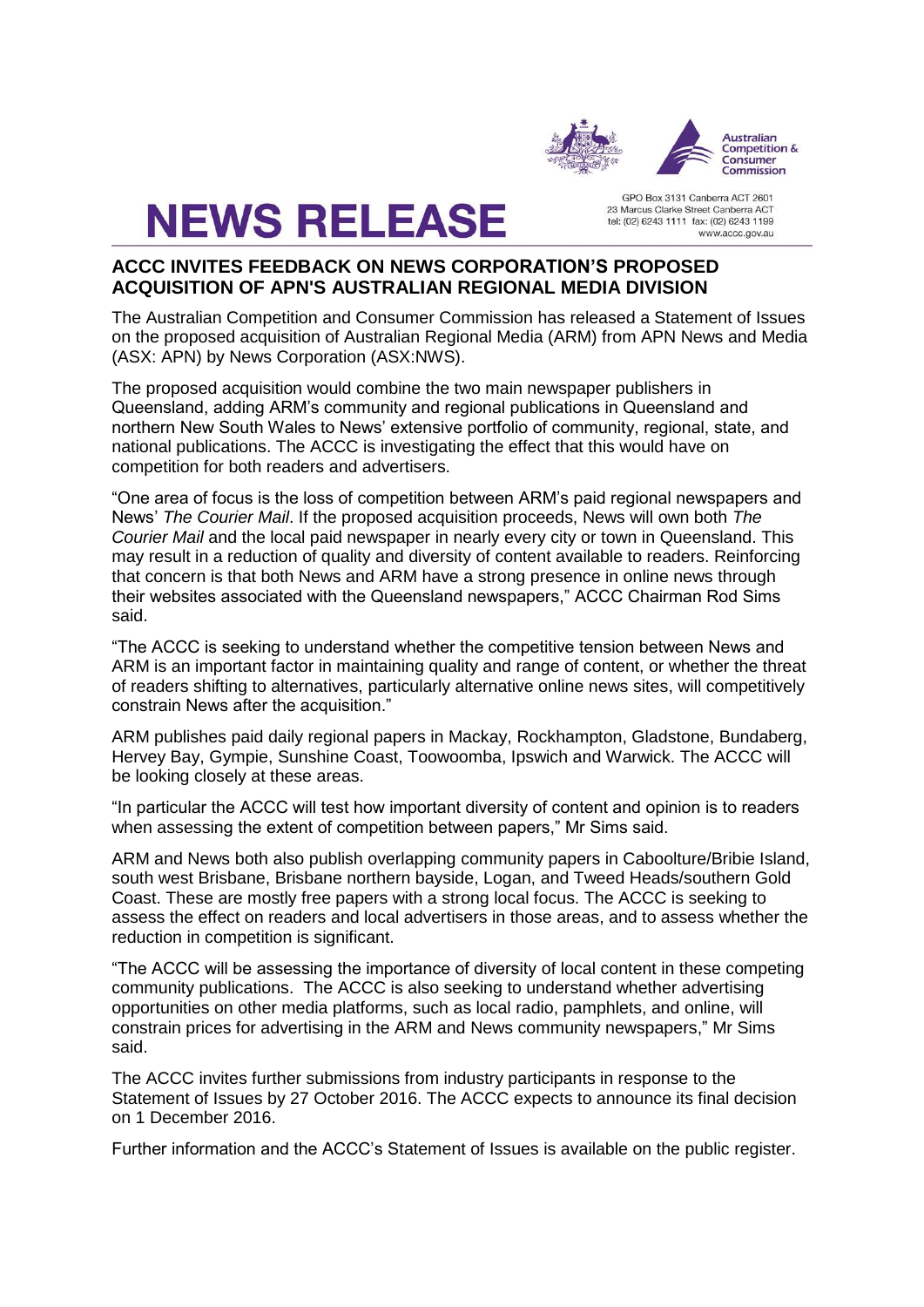# **Background**

News is a global media company with subscription television, magazines, newspapers and publishing operations and interests. In Australia, News publishes a number of state, regional and community newspapers as well as its national publication *The Australian*. It also publishes websites associated with many of its newspapers as well as news.com.au.

APN is an ASX-listed Australian company with media, radio, publishing and digital assets in Australia, and outdoor advertising assets in Australia, New Zealand and Hong Kong. The ARM division of APN, which is proposed to be sold to News, includes a large number of mostly regional publications in Queensland and northern NSW, including 12 paid daily, 14 paid non-daily and 32 free non-daily community newspapers.

APN's radio and outdoor assets are not part of the proposed acquisition and will be retained by APN.

### **Notes to Editors**

A full list of ARM's print publications is set out below:

## *North Queensland (Mackay region)*

Daily Mercury, The Midweek, Whitsunday Times, and Whitsunday Coast Guardian.

#### *Central Queensland*

The Morning Bulletin, The Observer, Capricorn Coast Mirror, Central Telegraph, and Central Queensland News.

### *Wide Bay Burnett*

NewsMail, Fraser Coast Chronicle, The Gympie Times, Guardian, Isis Town & Country, Central & North Burnett Times, Hervey Bay Observer, The Maryborough Herald, Cooloola Advertiser, and Hervey Bay Independent.

#### *South-East Queensland - Sunshine Coast*

Sunshine Coast Daily, Sunshine Coast Sunday, Noosa News, Coolum & North Shore News, Maroochy Weekly, Kawana Weekly, Caloundra Weekly, Nambour Weekly, and Buderim Chronicle.

#### *South-East Queensland (Greater Brisbane and Ipswich)*

Caboolture News, Bribie Weekly, The Logan Reporter, The Satellite, Bayside Northern Suburbs Star, The Queensland Times, and The Ipswich Advertiser.

#### *South-West Queensland*

Warwick Daily News, The Chronicle, Stanthorpe Border Post, Dalby Herald, Gatton, Lockyer and Brisbane Valley Star, Laidley Plainland Leader, South Burnett Times, Southern Downs Weekly, Balonne Beacon, The Western Star, Western Times, Chinchilla News and Murilla Advertiser.

## *Northern NSW (Gold Coast, Tweed and northern NSW)*

Tweed Daily News, Tweed Daily News – Community Edition, The Northern Star, The Daily Examiner, The Woolgoolga Advertiser, Byron Shire News, Ballina Shire Advocate, Lismore Echo, The Richmond River Express Examiner, Coastal Views, and The Coffs Coast Advocate.